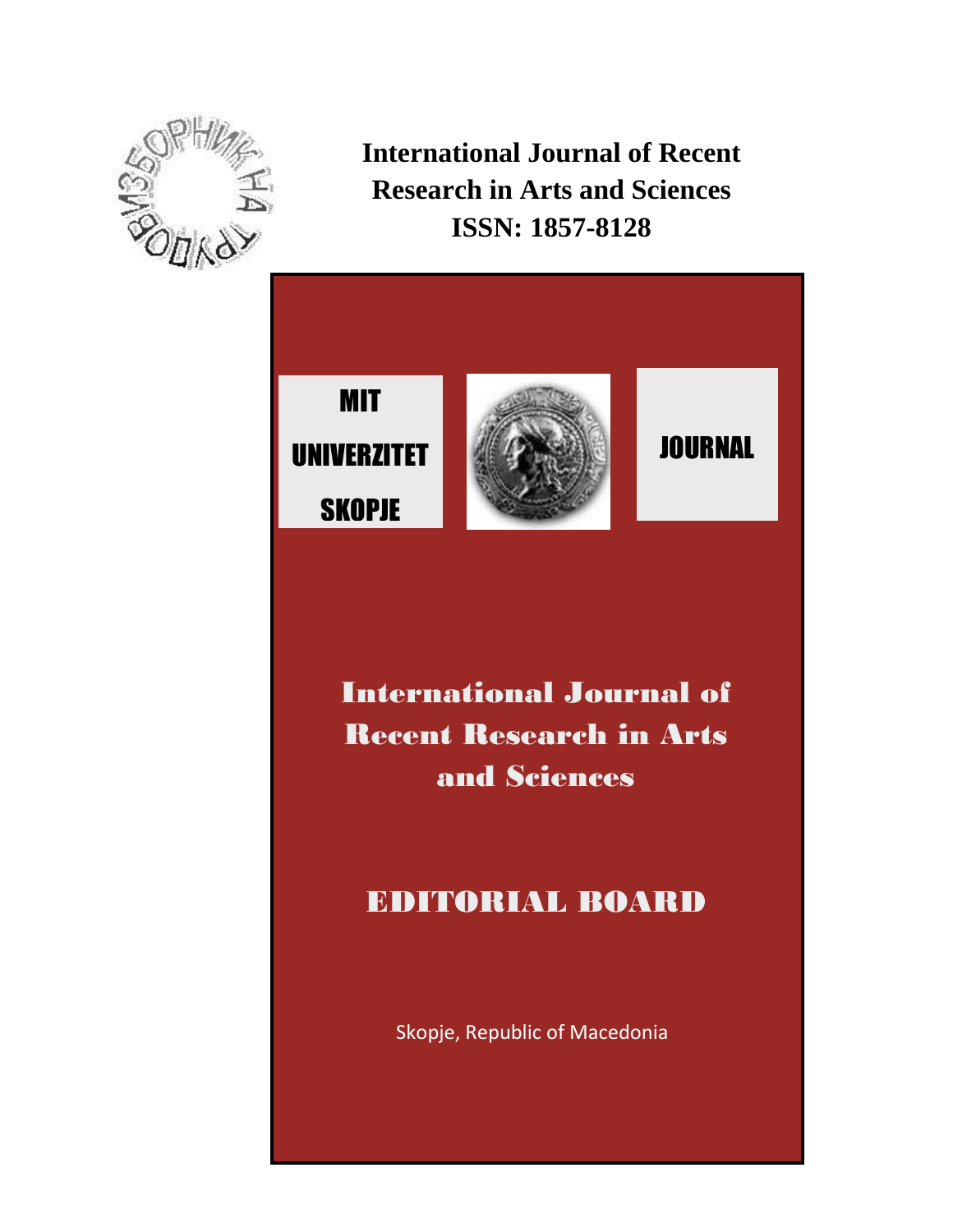

**ISSN: 1857-8128**

**Owner and General Manager MSc Biljana Apostolova**

**Marketing Manager MSc Bozjidar Mladenov**

## **EDITORIAL BOARD**

**Marijan Stevanovski**, PhD, MIT University Skopje, Macedonia

**Ivo Shlaus**, PhD, Dag Hammarskjold University College of International Relations and Diplomacy, Zagreb, Croatia

**Torello Loti**, PhD, Professor and Chair of Dermatology and Venereology, University of Rome "G. Marconi" Rome, Italy

**Branislav Mitrovic**, PhD, University of Belgrade, Belgrade

**Vukoman Jokanovic**, PhD, Vinca Institute of Nuclear Sciences, University of Belgrade, Serbia

**Antonio Georgiev**, MD, MSc, PhD, PHO Cardiology – Prima, MIT University - Skopje, Republic

of Macedonia

**Aleksandar Dejanovski**, PhD, MIT University Skopje, Skopje

**Aleksandra Cibreva Jovanovska**, PhD, MIT University Skopje, Skopje

**Ales Krainer**, PhD, University of Ljubljana, Ljubljana

**Anka Trajkovska,** PhD, Faculty of Technology and Technical Sciences, University St. Climent Ohridski, Bitola, Macedonia

**Berta Gonzalvo**, PhD Mechanical Engineering Macedonia

**Blagoja Dastevski**, PhD, Ss. Cyril and Methodius University in Skopje, Macedonia

**Bojan Krstic**, PhD, University of Nis, Serbia

**Biljana Gligorova**, PhD, Pedagoshki fakultet "Sv. Kliment Ohridski" Skopje

**Daniela Belichovska**, PhD, MIT University Skopje, Macedonia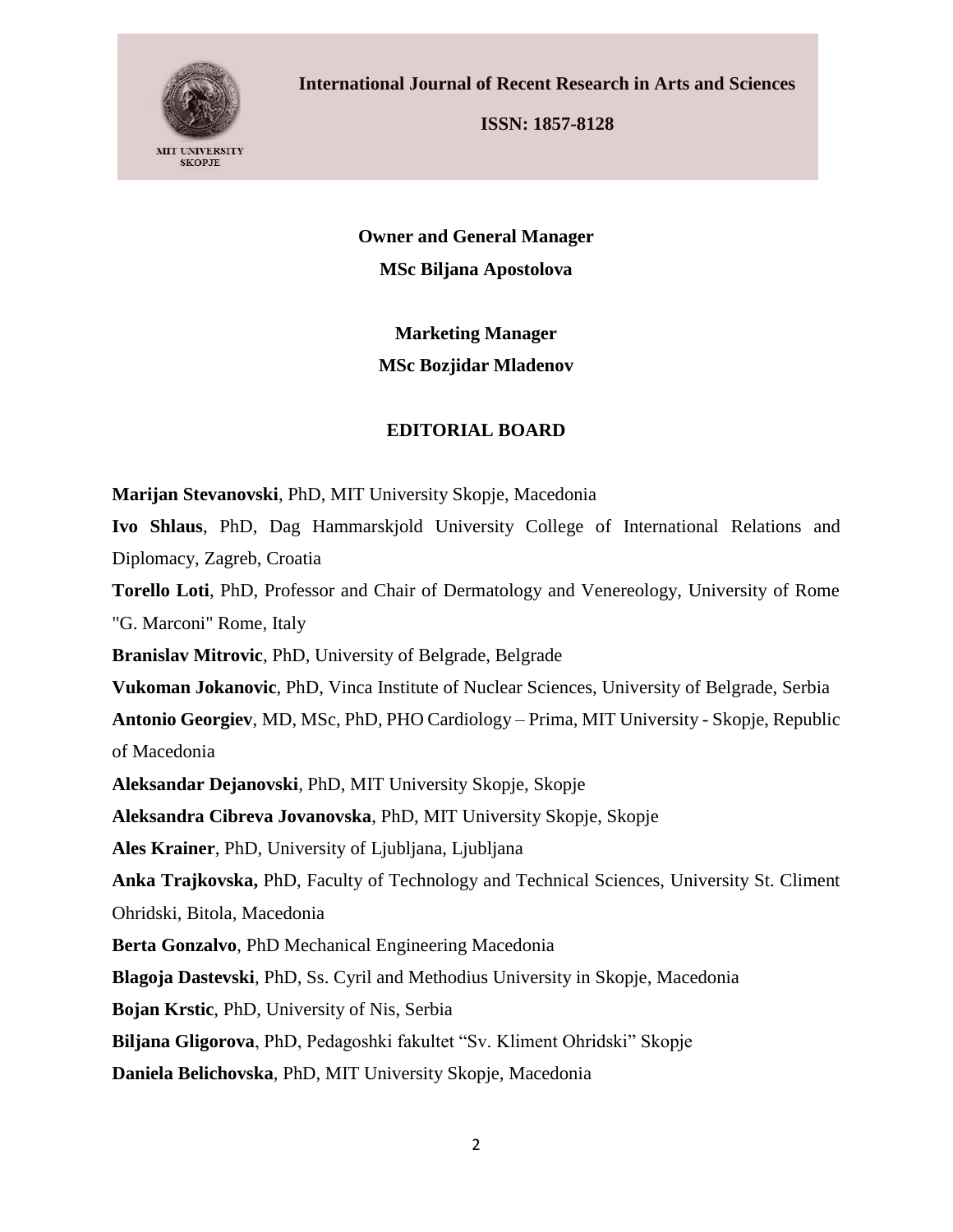

### **ISSN: 1857-8128**

**Daniela Georgieva,** MD, MSc, PhD; University Clinic for Orthopedic Surgery; Clinical Center "Mother Teresa"- Skopje; "Ss. Cyril and Methodius University" Skopje, Republic of Macedonia **Dariusz Majchrzak**, PhD, National Defense University, Warsaw, Poland **Darko Dimovski**, PhD, University of Nis, Serbia **Dario Brdaric,** PhD, Institute of Public Health for the Osijek-Baranya County, Osijek, Croatia **Dijana Jovanoska**, PhD, PHI, Center of Public Health, Tetovo, Macedonia **Dori Pavloska-Gjorgjieska**, PhD, MIT University Skopje, Macedonia **Ejup Chota**, PhD, University of Tirana, Plan Protection Department, Albania **Elmi Jusufi**, PhD, University Cyril and Methodius, Institute of Livestock, Skopje, Macedonia **Filip Stevanovski**, MMA, DMUC Sergej Mihajlov Stip, University Goce Delcev, Stip, Academy of music, Macedonia **Gabriela Dragan**, PhD, Romanian American University, Bucharest, Romania **Georgi Georgiev**, PhD, New Bulgarian University, Sofia, Bulgaria **Gligor Dzolev**, PhD, MIT University Skopje, Skopje **Goran Bandov**, PhD, Dag Hammarskjold University College of Interantional Reations and Diplomacy, Zagreb, Croatia **Herba Safeyedin**, PhD, House of Egyptian Architecture, Cairo, Egypt **Igor Maric**, PhD, Institute of Architecture and Urban&Spatial Planning of Serbia, Belgrade **Ilija Nasov**, PhD, MIT University Skopje, Macedonia **Jordan Merkuri**. PhD, University of Tirana, Plan Protection Department, Albania **Karol Janas**, PhD, Alexander Dubcek University of Trencin, Slovakia **Katerina Belichovska,** PhD, Ss. Cyril and Methodius University in Skopje, Macedonia **Katerina Veljanovska - Blazhevska**, PhD, MIT University Skopje, Macedonia **Katica Stoimenovska**, PhD, MIT University Skopje, Macedonia **Kiril Filev**, PhD, Ss.Cyril and Methodius University in Skopje **Laith Jaafar Hussein Hnoosh**, PhD, University of Kufa, Iraq **Lidija Geto**, PhD, University Josip Juraj Strossmayer, Osijek, Croatia **Lubna Anjum**, PhD, University of Agriculture, Faisalabad, Pakistan **Maciej Marszalek**, PhD, National Defense University, Warsaw, Poland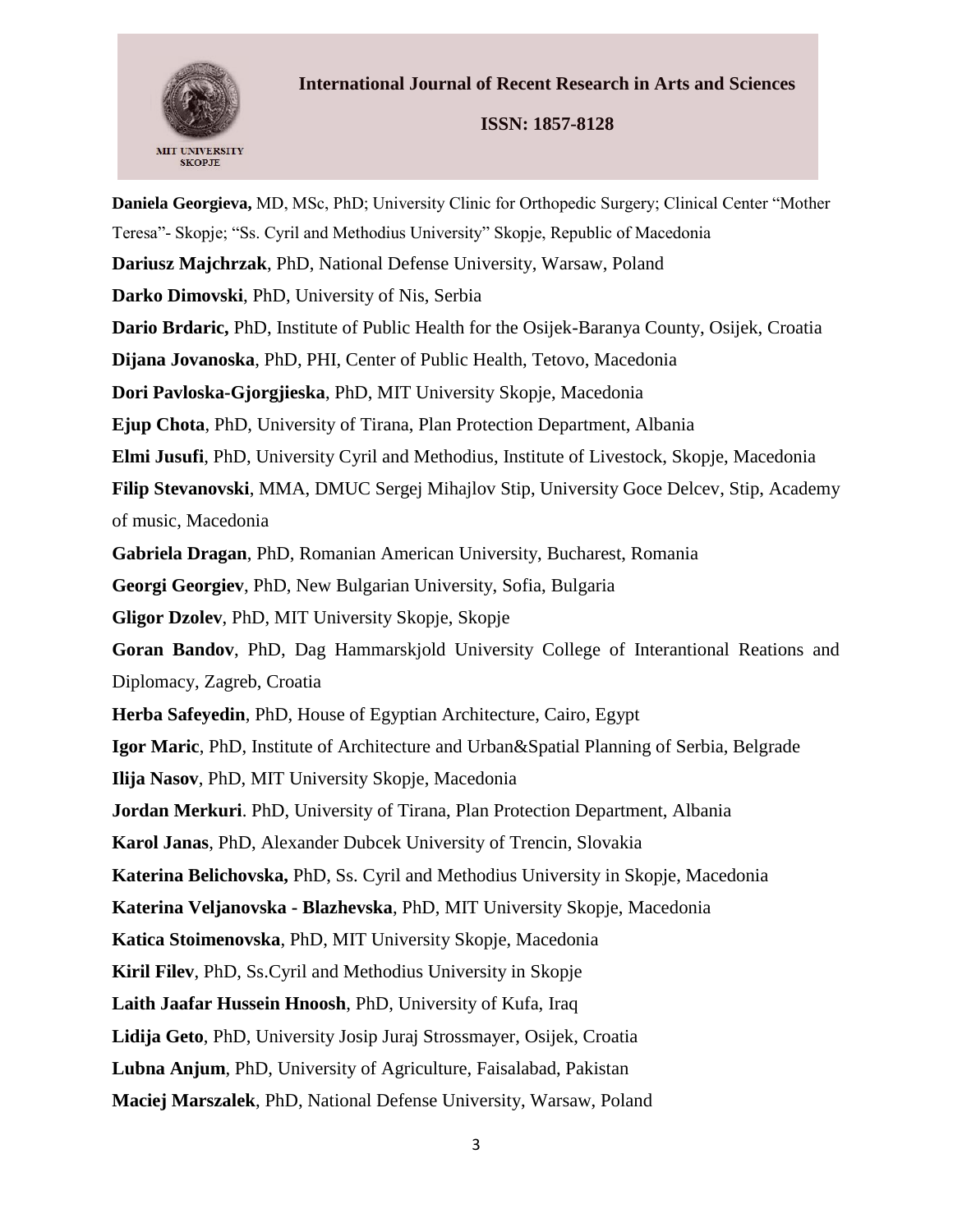

## **ISSN: 1857-8128**

**Magdalena Cara**, PhD, University of Tirana, Plan Protection Department, Albania **Maja Korubin**, PhD, Adult Education Center, Ministry of Education and Science, Skopje **Marija Nakova**, PhD, Ss. Cyril and Methodius University in Skopje **Marjan Mladenovski**, PhD, Euro College Kumanovo, Macedonia **Mehdi Rahmati**, PhD, University of Maragheh, Maragheh, Iran **Mentor Zekiri**, PhD, Ministry of Agriculture, Forestry and Water Economy, Phytosanitary Department, Skopje **Mila Pucar**, PhD, Institute of Architecture and Urban&Spatial Planning of Serbia, Belgrade **Milica Denkovska**, MA, MIT University Skopje, Macedonia **Mira Zafirova**, PhD, University of Transport, Sofia, Bulgaria **Mirjana Devetakovic**, PhD, University of Belgrade, Faculty of Architecture, Belgrade **Nenad Mikulic**, PhD, Polytechnic of Zagreb, Croatia **Niko Herakovic**, PhD, University of Ljubljana, Faculty of Mechanical Engineering, Ljubljana, Slovenia **Patrizia Cinelli**, PhD in Chemistry at Pisa University, Italy **Recep Guloglu**, PhD, Istanbul University, Istanbul, Turkey **Rudolf Kuharcik**, PhD, Alexander Dubcek University of Trencin, Slovakia **Ryszard Szpyra**, PhD, National Defense University, Warsaw, Poland **Roza Djoleva-Tolevska**, MD, PhD, University Clinic for Orthopedic Surgery, University "St. Cyril and Methodius", Skopje, Macedonia **Safak Sahir Karamehmetoglu**, PhD, Istanbul University, Istanbul, Turkey **Sami Ibrahim Mohamed Novr Gabir**, PhD, University of Gezira, Sudan **Sanja Nikolic**, PhD, MIT University Skopje, Macedonia **Sasa Milijic**, PhD, Institute of Architecture and Urban&Spatial Planning of Serbia, Belgrade **Snezana Djordjevic**, University of Belgrade, Belgrade, Serbia **Susana Paixão**, PhD, Polytechnic of Coimbra / Coimbra Health School, Portugal **Svetlana Dushanich Gachic**, PhD, Banja Luka College, Bosnia and Herzegovina **Tanja Stanishic**, PhD, University of Kragujevac, Serbia **Teuta Gjuladin-Hellon**, PhD, Faculty for Food Industry, England Todor Trifonov, PhD, Foundation of International and National Security, Sofia, Bulgaria **Vanja Kokol,** PhD, University of Maribor, Faculty of Mechanical Engineering, Maribor, Slovenia